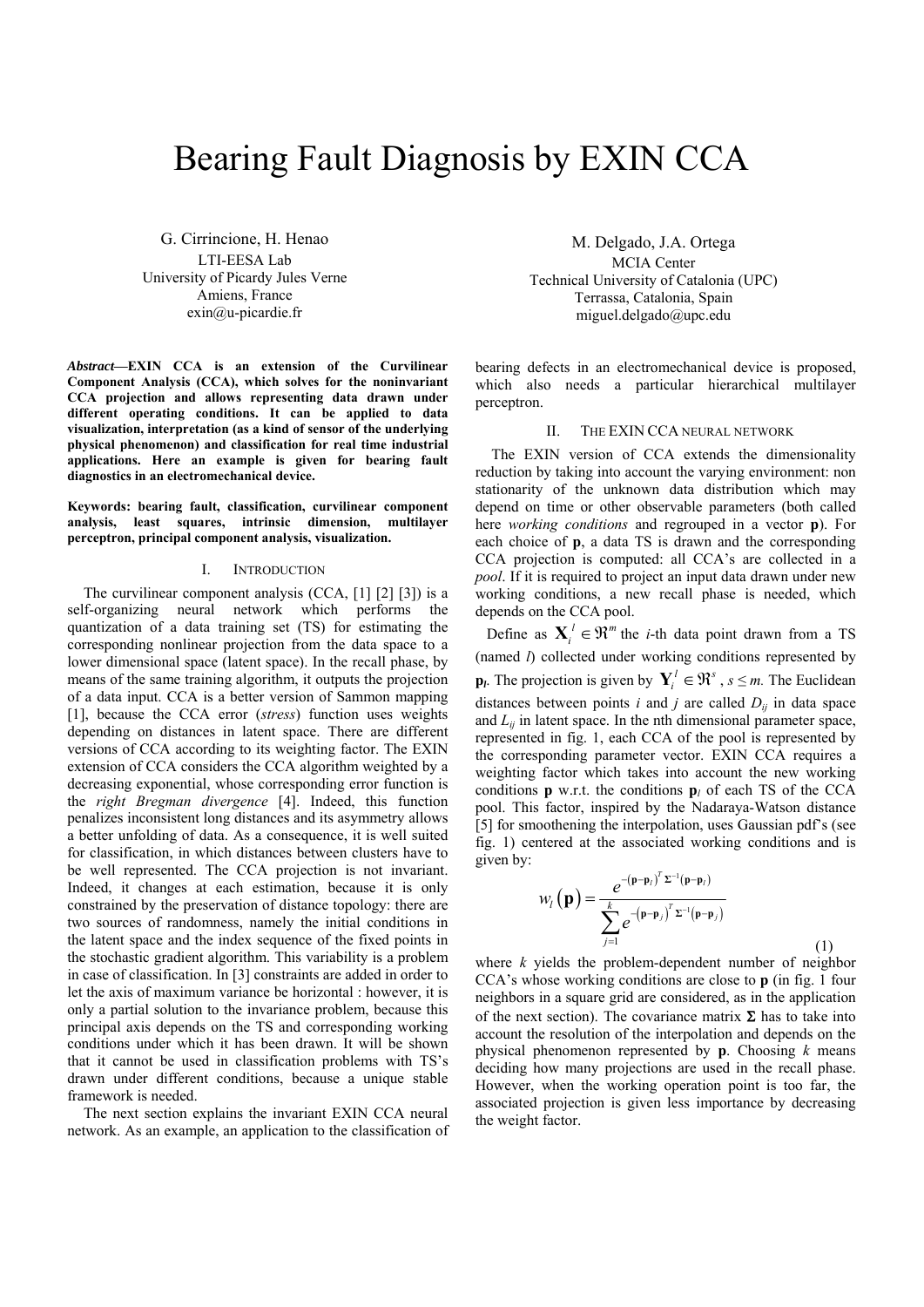

Fig. 1: Gaussians for the weight factor: case of four neighbors in a square grid.

The EXIN CCA right Bregman divergence [4] is given by:

$$
E_{Bregman}(\mathbf{Y}^p) = \lambda^2 \sum_{i} \sum_{j} w_{l(i)}(p(j)) \left[ e^{-\frac{D_{ij}}{\lambda}} - e^{-\frac{L_{ij}}{\lambda}} + (D_{ij} - L_{ij}) \frac{e^{-\frac{L_{ij}}{\lambda}}}{\lambda} \right]
$$
\n(2)

being *l(i)* and *p(j)* the indexes of the working conditions under which data *i* and *j* have been drawn, respectively. The stochastic gradient algorithm for minimizing (2) is then:

$$
\mathbf{Y}_{j}^{p} \leftarrow \mathbf{Y}_{j}^{p} - \alpha w_{l} \left( p \right) \frac{L_{ij} - D_{ij}}{L_{ij}} e^{-\frac{L_{ij}}{\lambda}} \left( \mathbf{Y}_{j}^{p} - \mathbf{Y}_{i}^{l} \right) \tag{3}
$$

where  $i \neq j$  and  $\alpha$  (learning rate) and  $\lambda$  are scalars. This formula assumes that only the projected data from the *k* nearest neighbor CCA's are to be considered in training and recall. Observe that the EXIN weight acts by multiplying (modulating) the learning rate of the CCA gradient algorithm.

 In order to achieve the CCA invariance, three strategies are applied (in case of classification, this is repeated for each class):

- 1. The initial conditions of the points in latent space are chosen from the projection points of the closest (w.r.t. the working conditions) CCA. If the former points are less than the latter points, the choice is done by using repetition (with replacement).
- 2. The initial learning rate  $\alpha$  is lowered in order to have fewer variations in the projection (then, it is exponentially decreased).
- 3. A refinement (affine) transformation is applied to all CCA projection points in order to refer each CCA projection map to a unique one, here called *rated CCA*.

 For the estimation of the affine transformation, consider that for each data point  $X_i^p$  in the TS p, the rated CCA and the *p*th CCA output two different s-dimensional projected points  $Y_i^{rated}$  and  $Y_i^p$ . In the stabilization of the CCA training, the entire TS *p* (containing *m* data points) is projected and then transformed to the rated projection, by means of  $Y_i^{rated} = AY_i^p + b$  (if matrix A is orthogonal, the transformation is a rotation, if not it is affine) for each *i*, which

is computed by solving the over determined system of linear equations given in matrix form by:

$$
\begin{pmatrix} \mathbf{I}_s \otimes \mathbf{Y}_1^{p \, T} & \mathbf{I}_s \\ \vdots & \vdots \\ \mathbf{I}_s \otimes \mathbf{Y}_m^{p \, T} & \mathbf{I}_s \end{pmatrix} \boldsymbol{\theta} = \begin{pmatrix} \mathbf{Y}_1^{rated} \\ \vdots \\ \mathbf{Y}_m^{rated} \end{pmatrix}
$$
 (4)

where the data matrix contains the Kronecker product  $\otimes$  and  $\mathbf{\theta} = \left(\left(\nabla \mathbf{e} \mathbf{c} \mathbf{A}\right)^{T} \mathbf{b}^{T}\right)^{T}$  is the affine parameter vector. The system can be solved by ordinary least squares (OLS), even if the noisy structured data matrix suggests the use of the constrained least squares, CTLS [6], which looks for the minimum noise subspace. Indeed, only *ms* values (the *m*  $Y_i^p$ 

latent points) in the  $ms \times s(m+1)$  data matrix in (4) are noisy. In the recall phase, instead, the parameters of the tuning affine transformation are estimated by interpolation (e.g., using a Radial Basis Function neural network, RBF [5], as in the example of the paper). This approach is possible because all CCA frameworks are coherent, and then an interpolation of the affine transformations is possible. The final projection, unlike [3], which is data dependent, is invariant, in the sense that it respects the reference axis of the rated CCA projection.

#### III. APPLICATION TO BEARING FAULT DIAGNOSIS

Early diagnosis of faults in induction machines is an extensively investigated field for cost and maintenance savings. In fact, induction motors are still the most important rotating electrical machines in industry.

 Most electrical machines use either ball or rolling-element bearings which consist of outer and inner rings. Balls or rolling elements rotate in raceways inside the rings. Bearings are the major source of faults. Depending on the type and size of the machine, these faults vary from about 40% to about 90% from large to small machines. Bearing defects under normal operational conditions often occur because of material fatigue. They have been categorized as distributed or local [7]. Distributed defects include mainly surface roughness, waviness and misaligned races. Localized defects include cracks, pits and spalls, basically. Localized bearing faults are classified by the fault specific location in: inner race, outer race and ball faults mainly, although some studies include also cage faults. Generalized roughness, instead, is a type of fault where the condition of a bearing surface has degraded considerably over a large area and become rough, irregular, or deformed. A common example is the overall surface roughness produced by a contamination or loss of lubricant.

 Although different physical magnitudes such as stator currents or acoustic emissions have been included to develop bearing faults diagnosis methodologies, the vibration analysis is the most popular in practice [8]. Most of the bearings monitoring schemes are focused on bearing localized defects, because they allow an enough reliable frequency analysis. On the contrary, the generalized roughness faults, for example, produce unpredictable broadband effects in the machine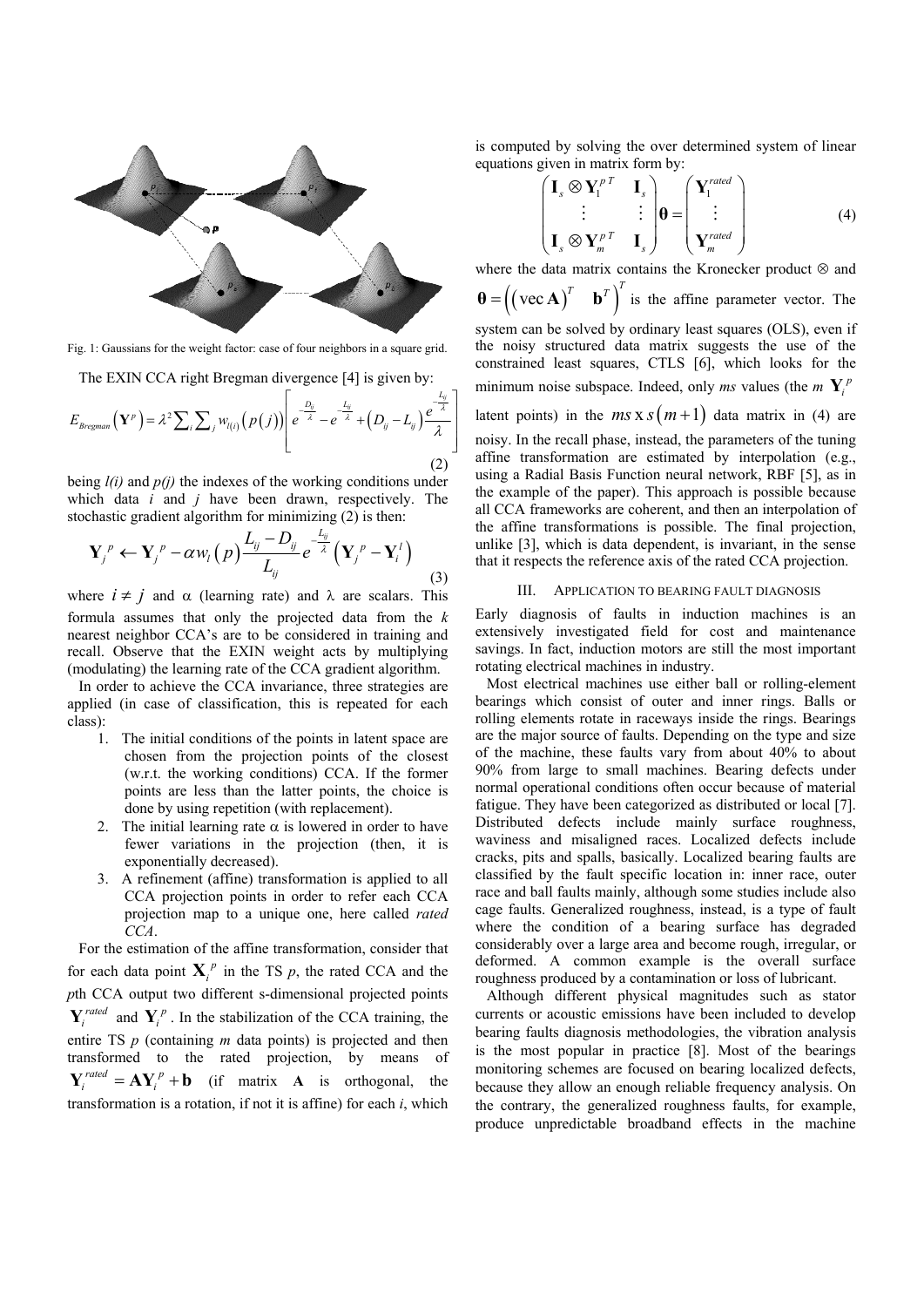

Fig. 2: a) Scheme of the experimental setup b) Six bearing defaults to be classified

vibration spectrum and the characteristic fault frequencies do not appear. These faults are common in industry, while they are often neglected in the research literature.

 The bearing faults produce a variation of the vibration mode in the machine, and statistical features from time [9] [10], as RMS, crest factor, standard deviation, rectified skew and others are useful to exhibit the system vibration condition. However, the fault effects in the acquired signal will be attenuated as the vibration is acquired further from the origin of the fault. But if the fault has enough presence, this will be detected at any point of the machine.

 Neural networks [11] [12] have been applied to the identification of defect locations (e.g., on the inner or outer ring of the bearing). Other techniques such as autoregressive modeling have also been used to analyze the spectra of defective bearings for classification [13]. However, in general, feedforward neural networks are generally more accurate than linear autoregressive models and RBF networks to classify healthy and defective bearings. In [14] features are selected by using the principal component analysis (PCA), using the too simple method of choosing the attributes having the largest principal component (all other information is lost). The classification is computed by means of a multilayer perceptron (MLP) or a RBF.

The experimental setup is based on one induction motor and a controlled brake. They are connected by means of an additional shaft in which two bearing supports are mounted. The driving motor is controlled by an inverter. The drive is a 0.37 kW motor at 2780 rpm rated speed.

 A set of six identical bearings have been used covering the most important bearing fault scenarios : healthy (h), inner race fault (i), outer race fault (o), ball fault (b), inner-outer-ball (iob) faults at the same time and generalized degradation in inner and outer races (gdio). The experimental setup and the bearing set are shown in fig. 2. Two monoaxial (orthogonal X and Y axis) piezoelectric accelerometers are attached using screw mounting to one of the bearing support and its data were collected using an acquisition card sampling at 10 kS/s, 1 second for each measurement. In order to take into account different speed and torque combinations, 25 different stationary working conditions have been included: from 80%

to 100% of rated speed, and from 80% to 100% of rated torque acquiring every variation of 5% of torque and speed. From the acquired vibration time signals a set of 30 (15 for each axis) statistical features was extracted. Feature analysis and discriminant analysis [5] have reduced the number of features to six: for each axis, RMS, variance and shape factor.

# *A. The EXIN CCA approach*

The intrinsic dimension of data is 2 for the rated TS. It increases for the pool of 25 TS's. Table 1 shows some intrinsic dimension estimators [15] for both cases: the geodesic minimum spanning tree (GMST [16]), the correlation dimension (CORR [17]), the PCA and the maximum likelihood (MLE [18]).

Figure 3 shows the CCA projection (right) for the TS drawn under *rated* working conditions (100% rated speed, 100% rated torque): the six classes correspond in pairs (in the sense of vicinity): h/i, o/b and iob/gdio. This is the same for each working condition. The corresponding *dy-dx* diagram (left) shows that most points lie on the bisector, which means the six dimensional manifold is quasi linear. Indeed, the smallest distances, which represent the class interdistances, that is the distances between members of the same class, are represented very close to the bisector: it means that each pair of classes lies on a linear manifold. However, the class interdistances, that is the distances between classes, show a few well separated clusters around the bisector. Each cluster represents the distances between pairs of clusters. Hence, it demonstrates the presence of distant pairs. Resuming, it can be deduced that, in the six dimensional data space, the three linear manifolds are not coplanar: the data manifold is non-Riemannian (hence, the principal component analysis is not the better projection tool [15]).

TAB I. INTRINSIC DIMENSIONALITY

| estimator   | rated CCA | <b>CCA</b> pool |
|-------------|-----------|-----------------|
| <b>GMST</b> | 1.8475    | 3.1259          |
| <b>CORR</b> | 0.74223   | 1.4441          |
| <b>PCA</b>  |           |                 |
| MLE.        | 2.0862    | 2.9851          |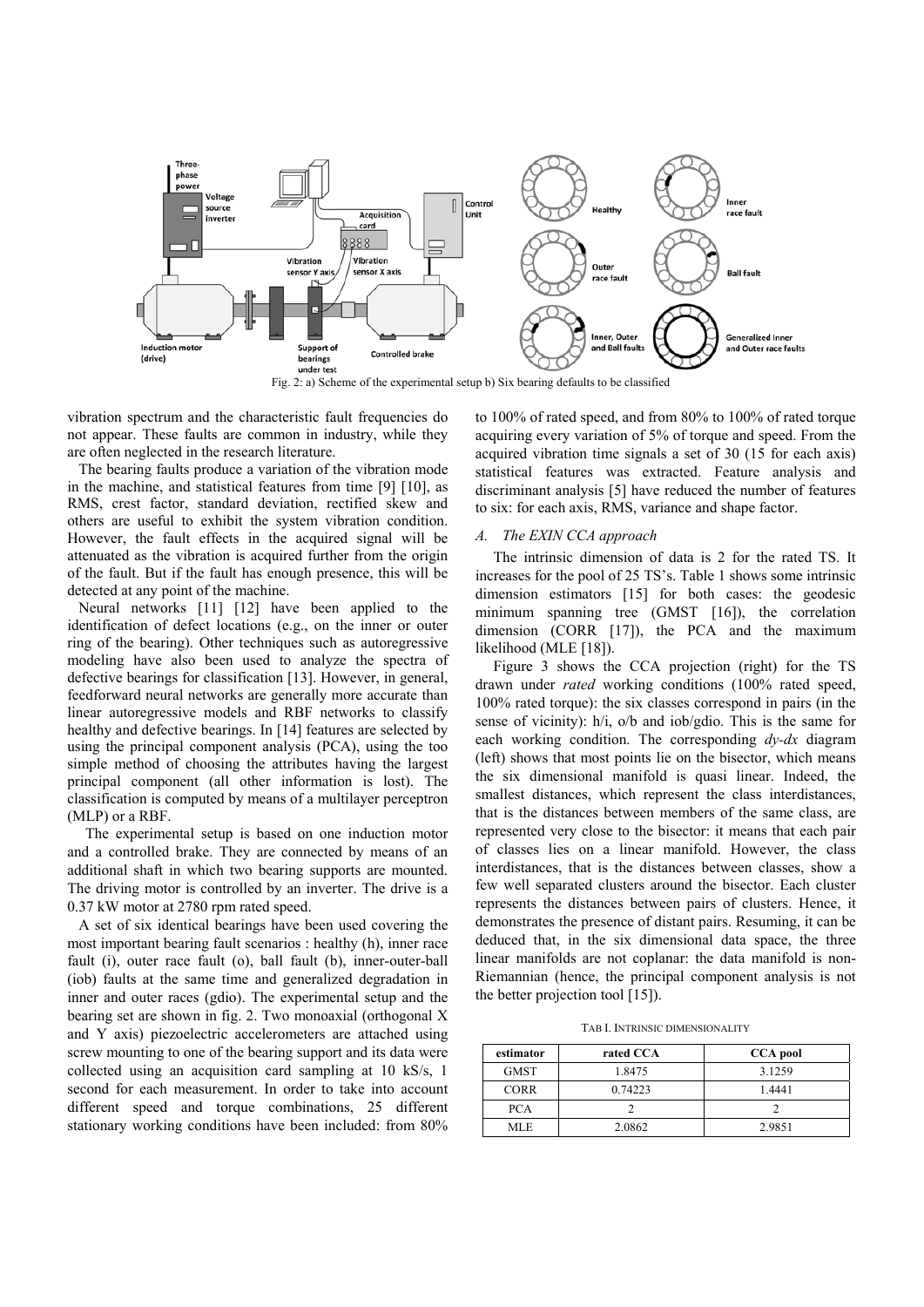

Fig. 3: Rated CCA, 25 samples per class,  $\alpha$ =0.5, 10 epochs

The projections corresponding to the 25 working conditions (represented by the two dimensional vector **p**) are computed by using EXIN CCA with the OLS refinement. The initial learning rate (which decreases exponentially in time) is equal to 0.5 for the rated CCA and 0.1 otherwise. The initial conditions in the latent space are chosen by using the latent points of the nearest CCA, in the sense of working conditions. In this application, the initial values in the latent space are drawn from the latent points of the CCA whose TS has been collected with the same torque value, but with the previous value of speed (i.e. 5% more). If the TS is drawn under rated speed, the CCA corresponding to the same value of speed, but with the previous value of torque (i.e. 5% more) is considered.

The OLS refinement follows. It has been computed by using the normal equations [5]. If a RBF is trained with the 25 affine parameter vectors, which, in this application are six dimensional (the four components of matrix **A** and the two components of vector **b**), the values of the transformation for the interpolation case are estimated. Figure 4 shows the RBF outputs. The shape of the surfaces is a function of the CCA variability, after having considered the particular values for the learning rate and the initial conditions. The remaining variability depends on the change of class position and shape under different values of the operating conditions, which is exploited in the next step (classification).



Fig. 4: RBF outputs for different operating conditions (per unit)



Fig. 5: Determinant of matrix **A** for different operating conditions (p.u.)

Figure 5 shows the determinant of matrix **A** estimated by using the RBF outputs for different operating conditions. This determinant is close to 1 (orthogonal transformation) for a certain range of speed and torque. In the borders of the domain, it decreases, always remaining positive. It means that the transformation is no more a rotation, but is affine: This is also due to the physical phenomenon which gives a distortion of the transformation. However, there is no reflection.

 The *global* rated CCA projection, namely the output of EXIN CCA, is invariant to the CCA projection variability. The class centroids of the 25 CCA's in the rated projection are visualized in fig. 6. The class pairs are well separated, but there is an overlapping in h/i. This figure shows how the working conditions influence the bearing defects.





Fig. 7: EXIN CCA : class centroids of the test TS (new working conditions: 98% rated speed, 93% rated torque)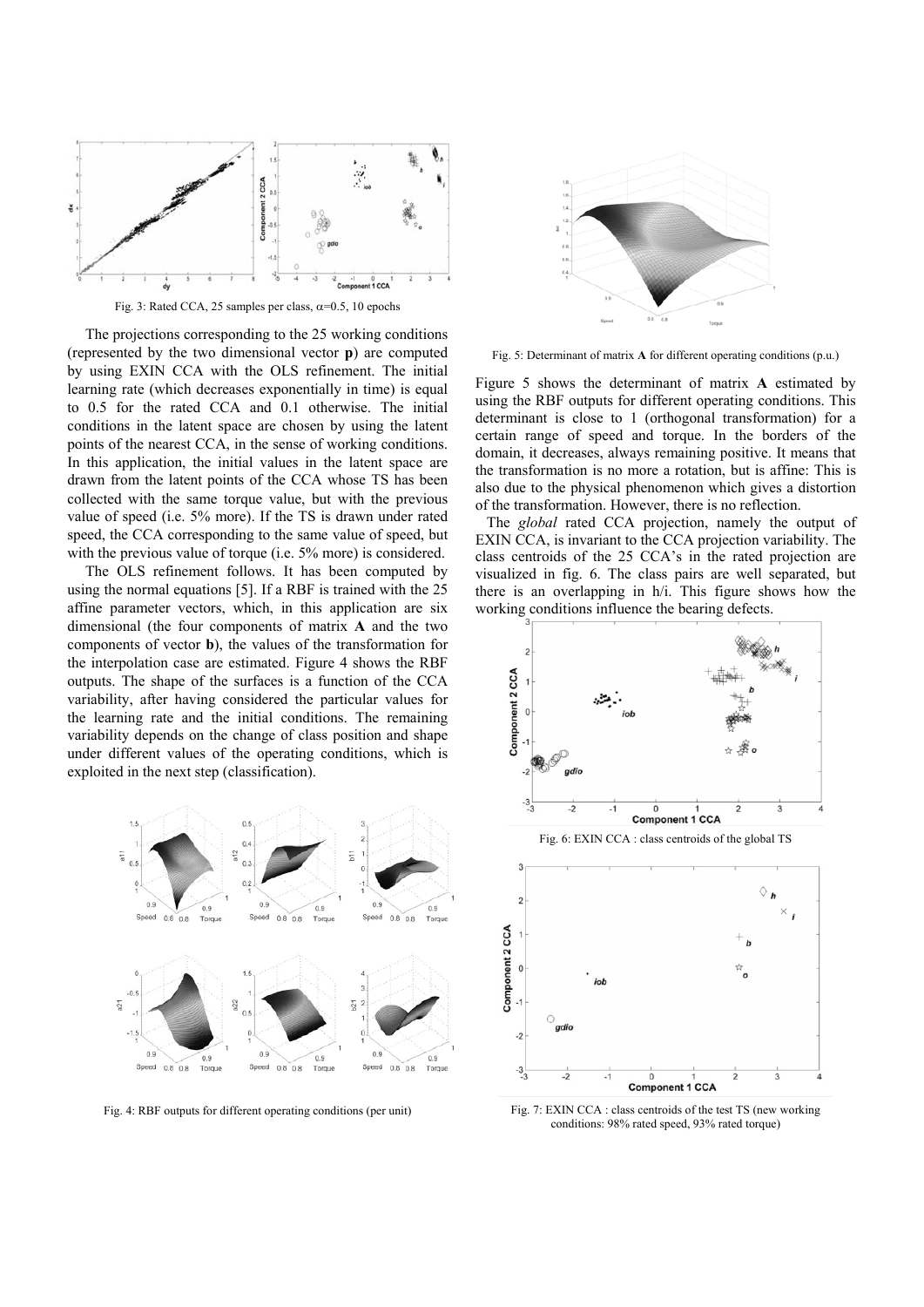In order to assess the quality of the projection in the global rated CCA, the Local Continuity Meta-Criterion (LCMC [19]) has been used as quality measure. It measures the invariance of the neighborhood of data in the projection. It is in the range [0,1] and is higher for better projection. Using five neighbors, the following values have been found :

|                                                                     |  | $(0.87 \t0.78 \t0.83 \t0.82 \t0.81)$ |  |
|---------------------------------------------------------------------|--|--------------------------------------|--|
| $\begin{array}{ ccc } 0.80 & 0.83 & 0.83 & 0.81 & 0.83 \end{array}$ |  |                                      |  |
| $\begin{array}{cccc} 0.82 & 0.83 & 0.82 & 0.81 & 0.80 \end{array}$  |  |                                      |  |
| $\begin{array}{ ccc} 0.86 & 0.88 & 0.84 & 0.83 & 0.82 \end{array}$  |  |                                      |  |
| $(0.82 \t0.89 \t0.84 \t0.78 \t0.78)$                                |  |                                      |  |

where each component corresponds to one of the 25 working conditions, that is the 1,1-component yields the value of LCMC for 100% speed and 100% torque (rated case) and the 5,5-component yields the value of LCMC for 80% speed and 80%. The quality of the EXIN CCA output is high.

 Resuming, EXIN CCA is important both for classification (only one classification is needed) and as a *sensor* of the physical phenomenon (the trajectories of the centroids show the influence of speed and torque on the bearing faults).

For checking the generalization properties of the proposed setup, a test set for the recall phase (interpolation) has been acquired: it is composed of 120 experimental data vectors, measured for 98% rated speed and 93% rated torque.

The corresponding tuning vector  $\theta$  is computed by using the RBF neural network. After tuning, the new data are reported to the rated CCA for classification (see fig. 7). The fact that the OLS correction basically depends on the CCA remaining variability and only, as a secondary effect, on the physical phenomenon, can be deduced by comparing figs. 6 and 7: the centroids of the projections of the test set are placed in the corresponding regions, projections of the training set. Figure 8 shows the setup for the recall phase. The six dimensional feature vector is fed to the CCA neural network and the corresponding torque and speed parameters are fed to the RBF in order to find the parameters of the affine transformation (least squares tuning). A simple madaline, composed by two adalines [5], is used for transforming the CCA projection to the rated map. The whole classification setup is EXIN CCA.



Fig. 8: Projection and classification setup

# *B. The hierarchical MLP for classification*

The building block of the classification setup is a multilayer perceptron. It has two layers and the hidden activation function is the hyperbolic tangent. For the two-class problem, the output activation function is the logistic sigmoid. For the case of more classes, the softmax function is used. Training uses the backpropagation rule for the gradient estimation and the scaled conjugate gradient as minimization technique [5]. With this configuration, MLP outputs the a posteriori probability of each class, conditioned by the input.

 A hierarchy of multilayer perceptrons (hMLP) has also been used (see fig. 8) in order to exploit the particular configuration of points in data and latent space. A first MLP classifies the three class pairs and enables three MLP's, each trained on a pair of classes. The posterior probability for each class is then given by the product of the three-class MLP output with the corresponding two-class MLP output. For instance, define as *h*  the event *healthy*, as *hi* the event pair *healthy/inner* race fault and as *CCA* the two dimensional input from EXIN CCA. It follows:

$$
P(h|CCA) = P(h|hi, CCA) P(hi|CCA)
$$
  
output 2-class MLP output 3-class MLP

 At first, a classification is done by directly using all the six dimensional vectors (i.e. all the TS's) without projection. The results are given in tab. 2. Despite the good TS classification, the test set classification is poor. It means that a good generalization has not been achieved.

 Secondly, PCA is used in order to check the validity of the linear projection. By using the hMLP, the classification ratio for the test set is 86.7% and the corresponding confusion matrix is given by:

| (20)           | $\overline{0}$ | $\overline{0}$ | $\overline{0}$ | $\mathbf{0}$   | $\overline{0}$ |
|----------------|----------------|----------------|----------------|----------------|----------------|
| $\mathbf{0}$   | 20             | $\mathbf{0}$   | $\overline{0}$ | $\overline{0}$ | $\overline{0}$ |
| $\overline{0}$ | $\overline{0}$ | 16             | $\overline{4}$ | $\overline{0}$ | $\overline{0}$ |
| $\overline{0}$ | $\overline{0}$ | $\overline{2}$ | 18             | $\overline{0}$ | $\overline{0}$ |
| $\overline{0}$ | $\overline{0}$ | $\overline{0}$ | $\overline{0}$ | 10             | 10             |
|                |                | $\overline{0}$ | $\overline{0}$ | $\overline{0}$ | 20)            |

where the rows represent the true classes and the columns represent the predicted classes They are both ordered as h, i, o, b, iob and gdio.

 Thirdly, the output of EXIC CCA is classified by a single MLP. The decision regions for the test set are shown, together with the EXIN CCA projected data, in fig. 9 and the classification ratios in tab. 2. A very good improvement has been achieved, thanks to the EXIN CCA projection and tuning.

TAB II. CLASSIFICATION RATIOS

| $\%$         | 6-dim input,<br><b>hMLP</b> | 2-dim input<br>MLP | 2-dim input<br><b>hMLP</b> |
|--------------|-----------------------------|--------------------|----------------------------|
| training set |                             | 97.8               | 98.3                       |
| test set     |                             | 95.8               | 95                         |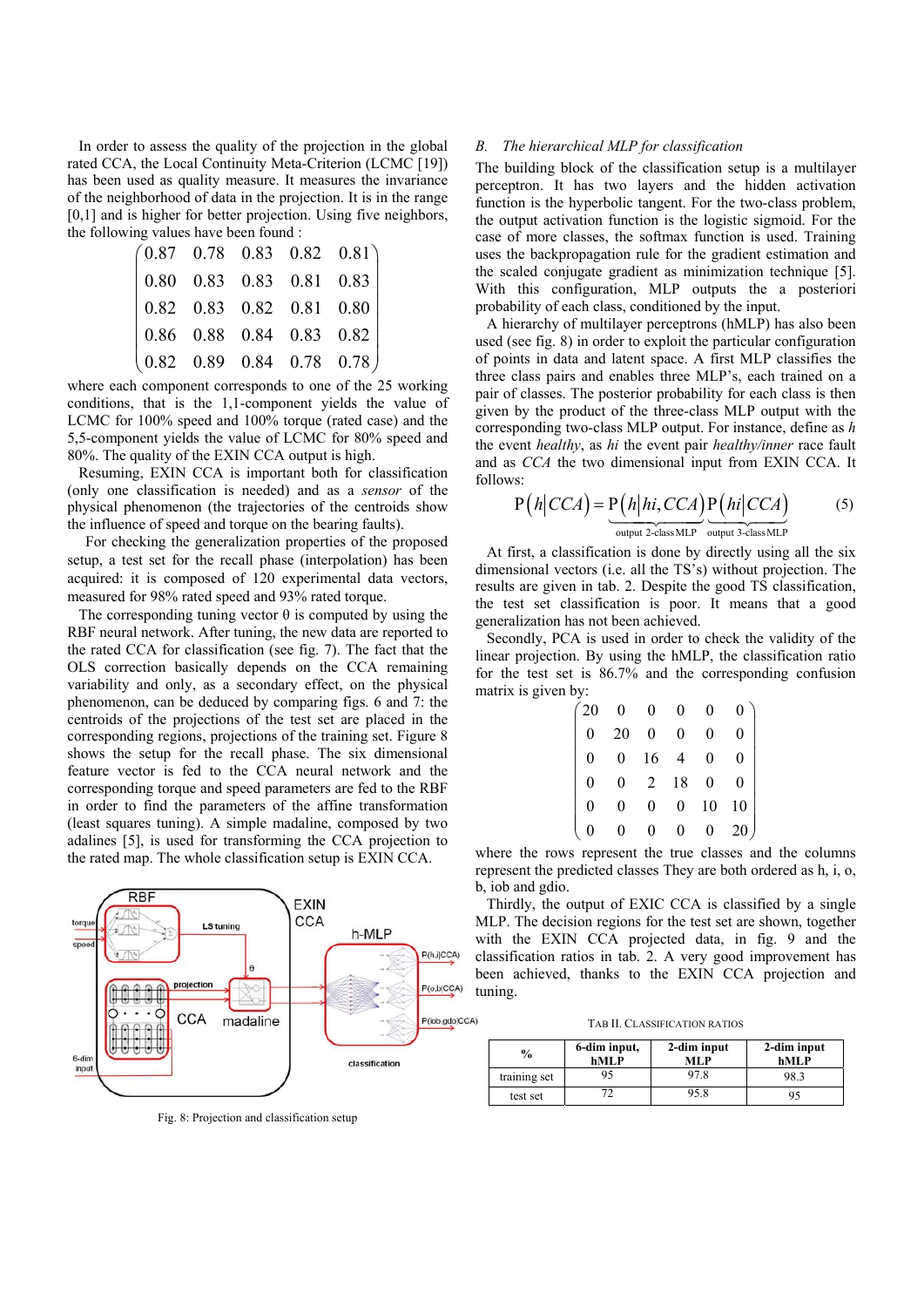

Fig. 9: Decision regions for the single MLP

The importance of EXIN CCA is confirmed by the last experiment, where the EXIN CCA projection is fed to the hMLP. Here, the training classification ratio is 98.3% (3-class: 100%, h/i: 99.3%, o/b: 98.9%, iob/gdio: 96.7). The classification ratio for the test set is 95%. The decision regions are shown in fig. 5. It can be seen that all points corresponding to healthy machine are correctly classified. Indeed, the confusion matrix for the latter case is given by:

| (20)             | $\mathbf{0}$   | $\mathbf{0}$   | $\overline{0}$ | $\mathbf{0}$   | $\overline{0}$ |
|------------------|----------------|----------------|----------------|----------------|----------------|
| $\mathbf{0}$     | 20             | $\mathbf{0}$   | $\overline{0}$ | $\overline{0}$ | $\overline{0}$ |
| $\overline{0}$   | $\overline{0}$ | 19             | 1              | $\overline{0}$ | $\overline{0}$ |
| $\boldsymbol{0}$ | $\mathbf{0}$   | $\overline{0}$ | 20             | $\overline{0}$ | $\overline{0}$ |
| $\boldsymbol{0}$ | $\overline{0}$ | $\overline{0}$ | $\overline{0}$ | 15             | 5              |
| $\overline{0}$   | $\mathbf{0}$   | $0^-$          | $\overline{0}$ | $\overline{0}$ | 20)            |

Table 2 shows that the obtained results are of the same order as in the case of a unique MLP (only a slight improvement in the training set classification). Hence, it can be deduced that the most important tool for the neural approach is EXIN CCA.

## IV. CONCLUSIONS AND FUTURE WORK

 This paper explains the EXIN CCA neural network, a variant of CCA. It is a *stabilizer* of the CCA projection, that is it yields an invariant nonlinear projection. It achieves this result by operating on the initial conditions and the learning rate. It refines the result by applying an affine transformation to a unique invariant map. This transformation is computed by means of the ordinary least squares technique, which is, however, suboptimal for the data matrix in (4) is noisy. Future work will deal with the use of the constrained total least squares which takes into account the structure of the data matrix. EXIN CCA also uses a weighting factor multiplying the learning rate in order to take into account the neighbor working conditions for the recall/interpolation phase. An open problem remains the analysis of extrapolation, i.e. working conditions outside the range.

 From the bearing fault diagnosis point of view, the use of temporal information has given very high classification ratios by using a neural approach. Future work will deal with time frequency integration and with the use of stator currents instead of vibration signals.

 The research proposed in this paper will be also used in other classification problems, mainly the classification of faults in electrical machines, where the goal is to improve the results obtained by CCA in [20].

Thanks to the potential of the EXIN CCA  $+$  hMLP setup, there is also the possibility of using this technique as a sensor of the physical phenomenon, in the sense that the accurate invariant projections, the posterior probabilities and the corresponding decision regions yield a deep insight of the problem at hand. This possibility allows, for instance, to improve the feature selection, as a feedback from the classification to the system to be analyzed.

#### **REFERENCES**

- [1] P. Demartines and J. Hérault., "Curvilinear Component Analysis: a Self-Organising Neural Network for Non-Linear Mapping of Data Sets", IEEE Trans. on Neural Networks, vol 8, n.1, pp.148-154, 1997.
- [2] J. Hérault, C. Jausions-Picaud and A. Guérin-Dugué, "Curvilinear component analysis for high-dimensional data representation: I. Theoretical aspects and practical use in the presence of noise", Proceedings of In J. Mira and J. Sánchez-Andrés, editors, proceedings of IWANN 1999, Lecture Notes in Computer Science 1607, pp. 625-634, Springer-Verlag, 1999.
- [3] A. Guérin-Dugué, P. Teissier, G. Delso-Gafaro. and J. Hérault, "Curvilinear Component Analysis for High-dimensional Data Representation: II. Examples of introducing additional mapping constraints for specific applications", Proceedings of In J. Mira and J. Sánchez-Andrés, editors, proceedings of IWANN 1999, Lecture Notes in Computer Science 1607, pp. 635-644, Springer-Verlag, 1999.
- [4] J. Sun, M. Crowe and C. Fyfe, "Extending metric multidimensional scaling with Bregman divergences". Pattern Recognition*,* vol. 44, n.5, pp. 1137-1154, 2011.
- [5] C. Bishop, Pattern Recognition and Machine Learning, Springer; 2007.
- [6] G.Cirrincione and M. Cirrincione, Neural Based Orthogonal Data Fitting: The EXIN Neural Networks, *Wiley and Sons* (New York, USA), series : Adaptive and Learning Systems for Signal Processing, Communications and Control, November 2010.
- [7] J.R. Stack, T.G. Habetler, and R.G. Harley, Fault classification and fault signature production for rolling element bearings in electric machines*, IEEE Tr. On Industry Applications*, vol.40, n°3, pp. 735- 739, 2004.
- [8] Immovilli, F.; Bellini, A.; Rubini, R.; Tassoni, C., "Diagnosis of Bearing Faults in Induction Machines by Vibration or Current Signals: A Critical Comparison," *Industry Applications, IEEE Transactions on* , vol.46, no.4, pp.1350-1359, July-Aug. 2010.
- [9] L. B. Jack, A. K. Nandi, and A. C. McCormick, "Diagnosis of rolling element bearing faults using radial basis function networks," Appl. Signal Process*.*, vol. 6, pp. 25–32, 1999.
- [10] R. B. W. Heng and M. J. M. Nor, "Statistical analysis of sound and vibration signals for monitoring rolling-element bearing condition," *Appl. Acoust.*, vol. 53, pp. 211–226, 1998.
- [11] T. Liu and J. Mengel, "Intelligent monitoring of ball bearings," *Mech. Syst. Signal Process.*, vol. 6, no. 5, pp. 419–431, 1992.
- [12] I. Alguindigue, A. Loskiewicz-Buczak, and R. Uhrig, "Monitoring and diagnosis of rolling element bearings using artificial neural networks," *IEEE Trans. Ind. Electron.*, vol. 40, no. 2, pp. 209–216, 1993.